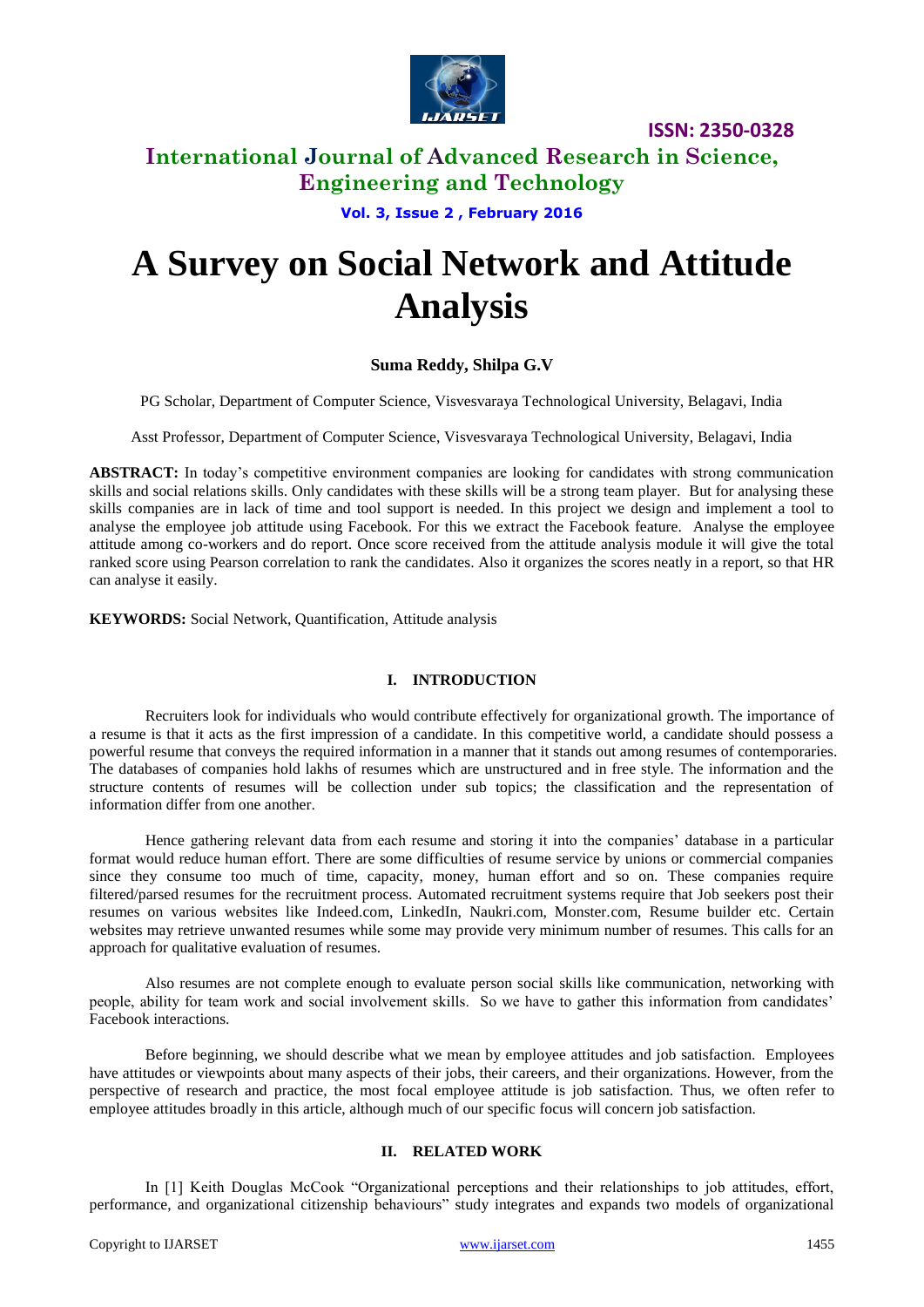

# **International Journal of Advanced Research in Science, Engineering and Technology**

#### **Vol. 3, Issue 2 , February 2016**

support perceptions, job attitudes, effort, and employee behaviour (i.e., Brown & Leigh, 1996; Netemeyer, Boles, McKee, &McMurrian, 1997). An integrated model was hypothesized, in which Perceived Organizational Support and Perceived Opportunity for Reward impacted job satisfaction, organizational commitment, and job involvement, which in turn influenced effort (work intensity and time commitment), which subsequently impacted Organizational Citizenship Behaviours' (OCBs) and in-role performance. Employee – supervisor dyads were surveyed ( $n = 279$ ), and structural equation modelling was used to test the hypothesized model and several alternative models. Results indicated that the hypothesized model fit the data well, and fit better than several a priori developed alternatives. Inspection of specific parameter estimates indicated that POS and POR impacted job satisfaction, job involvement, and affective organizational commitment. In turn, job satisfaction influenced work intensity, whereas job involvement influenced time commitment. Contrary to predictions, employee effort did not significantly impact in role performance or OCBs. Limitations, contributions, and practical implications are discussed.

In [2]the purpose of this study was to provide insight on attitudes towards Facebook advertising. In order to figure out the attitudes towards Facebook advertising, a snowball survey was executed among Facebook users by spreading a link to the survey. This study was quantitative study but the results of the study were interpreted in qualitative way. This research was executed with the help of factor analysis and cluster analysis, after which Chi-square test was used. This research expected that the result of the survey would lead in to two different groups with negative and positive attitudes. Factor analysis was used to find relations between variables that the survey data generated. The factor analysis resulted in 12 factors that were put in a cluster analysis to find different kinds of groups. Surprisingly the cluster analysis enabled the finding of three groups with different interests and different attitudes towards Facebook advertising. These clusters were analysed and compared. One group was clearly negative, tending to block and avoid advertisements. Second group was with more neutral attitude towards advertising, and more carefree internet using. They did not have blocking software in use and they like to participate in activities more often. The third group had positive attitude towards advertising. The result of this study can be used to help company's better plan their Facebook advertising according to groups. It also reminds about the complexity of people and their attitudes; not everything suits everybody.

In [3] study identifies three major gaps between HR practice and the scientific research in the area of employee attitudes in general and the most focal employee attitude in particular—job satisfaction: (1) the causes of employee attitudes, (2) the results of positive or negative job satisfaction, and (3) how to measure and influence employee attitudes. Suggestions for practitioners are provided on how to close the gaps in knowledge and for evaluating implemented practices. Future research will likely focus on greater understanding of personal characteristics, such as emotion, in defining job satisfaction and how employee attitudes influence organizational performance.

In [4] study investigates Facebook users' awareness of privacy issues and perceived benefits and risks of utilizing Facebook. Research found that Facebook is deeply integrated in users' daily lives through specific routines and rituals. Users claimed to understand privacy issues, yet reported uploading large amounts of personal information. Risks to privacy invasion were ascribed more to others than to the self. However, users reporting privacy invasion were more likely to change privacy settings than those merely hearing about others' privacy invasions. Results suggest that this lax attitude may be based on a combination of high gratification, usage patterns, and a psychological mechanism similar to third-person effect. Safer use of social network services would thus require changes in user attitude.

In [5]Real-world applications demand effective methods to estimate the class distribution of a sample. In many domains, this is more productive than seeking individual predictions. At a first glance, the straightforward conclusion could be that this task, recently identified as quantification, is as simple as counting the predictions of a classifier. However, due to natural distribution changes occurring in real-world problems, this solution is unsatisfactory. Moreover, current quantification models based on classifiers present the drawback of being trained with loss functions aimed at classification rather than quantification. Other recent attempts to address this issue suffer certain limitations regarding reliability, measured in terms of classification abilities. This paper presents a learning method that optimizes an alternative metric that combines simultaneously quantification and classification performance. Our proposal offers a new framework that allows the construction of binary quantifiers that are able to accurately estimate the proportion of positives, based on models with reliable classification abilities.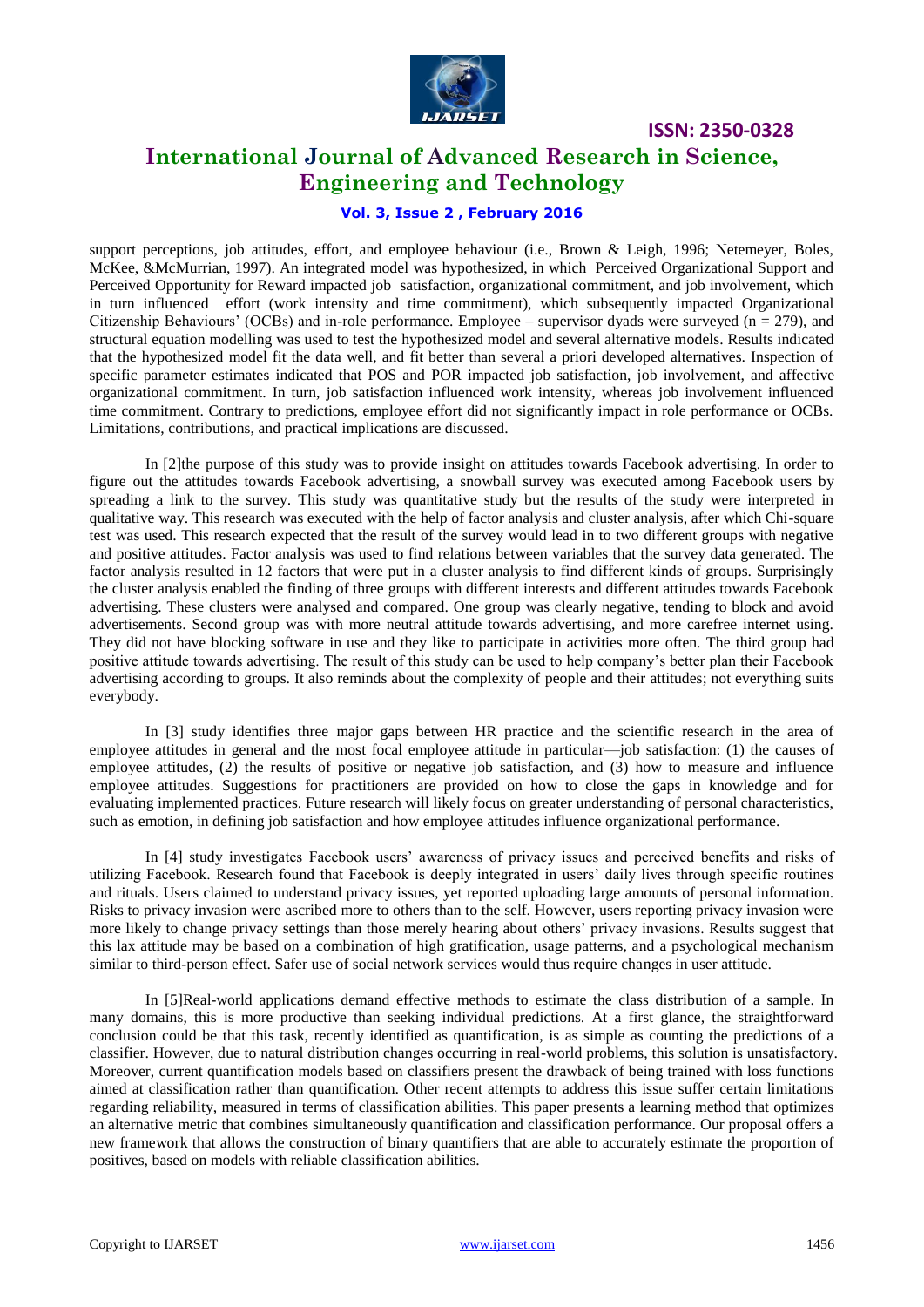

**International Journal of Advanced Research in Science, Engineering and Technology**

## **Vol. 3, Issue 2 , February 2016**

In [6]Forman was the first in identifying and naming the quantification problem. A (novel) machine learning task which deals with correctly estimating the number of elements of one class in a set of examples. Many problems in real applications can be seen as quantification problems. Examples are how many products will be bought? How many clients will be given bank credit? How many pieces will fail? It is especially important when the training dataset does not represent a random sample of the target population. Examples have the same presentation (several input features and a nominal output feature), but

- The test set is considered as a whole versus to apply to a single example alone.
- To determine the test class distributions versus individual predictions for each example. The output of the quantification problem is a real value, but
- The test set is considered as a whole versus to apply to a single example alone.

The Main features

- Use a probability estimator instead of a classifier.
- Forman did not consider probabilities because "probability estimates depend explicitly on the class distribution; the calibrated probabilities would become uncalibrated whenever the test class distribution varies".

In [7]address the problem of *quantification*, a supervised learning task whose goal is, given a class, to estimate the relative frequency (or *prevalence*) of the class in a dataset of unlabelled items. Quantification has several applications in data and text mining, such as estimating the prevalence of positive reviews in a set of reviews of a given product or estimating the prevalence of a given support issue in a dataset of transcripts of phone calls to tech support. So far, quantification has been addressed by learning a general-purpose classifier, counting the unlabelled items that have been assigned the class, and tuning the obtained counts according to some heuristics. In this article, we depart from the tradition of using general-purpose classifiers and use instead a supervised learning model for structured prediction, capable of generating classifiers directly optimized for the (multivariate and nonlinear) function used for evaluating quantification accuracy. The experiments that we have run on 5,500 binary high-dimensional datasets (averaging more than 14,000 documents each) show that this method is more accurate, more stable, and more efficient than existing state-of-the-art quantification methods.

In [8]Class distribution estimation (quantification) plays an important role in many practical classification problems. Firstly, it is important in order to adapt the classifier to the operational conditions when they differ from those assumed in learning. Additionally, there are some real domains where the quantification task is itself valuable due to the high variability of the class prior probabilities. Our novel quantification approach for two-class problems is based on distributional divergence measures. The mismatch between the test data distribution and validation distributions generated in a fully controlled way is measured by the Hellinger distance in order to estimate the prior probability that minimizes this divergence. Experimental results on several binary classification problems show the benefits of this approach when compared to such approaches as counting the predicted class labels and other methods based on the classifier confusion matrix or on posterior probability estimations. We also illustrate these techniques as well as their robustness against the base classifier performance (a neural network) with a boar semen quality control setting. Empirical results show that the quantification can be conducted with a mean absolute error lower than 0.008, which seems very promising in this field.

In [9] the increasing availability of digitized text presents enormous opportunities for social scientists. Yet hand coding many blogs, speeches, government records, newspapers, or other sources of unstructured text is infeasible. Although computer scientists have methods for automated content analysis, most are optimized to classify individual documents, whereas social scientists instead want generalizations about the population of documents, such as the proportion in a given category. Unfortunately, even a method with a high percent of individual documents correctly classified can be hugely biased when estimating category proportions. By directly optimizing for this social science goal, we develop a method that gives approximately unbiased estimates of category proportions even when the optimal classifier performs poorly. We illustrate with diverse data sets, including the daily expressed opinions of thousands of people about the U.S. presidency. We also make available software that implements our methods and large corpora of text for further analysis.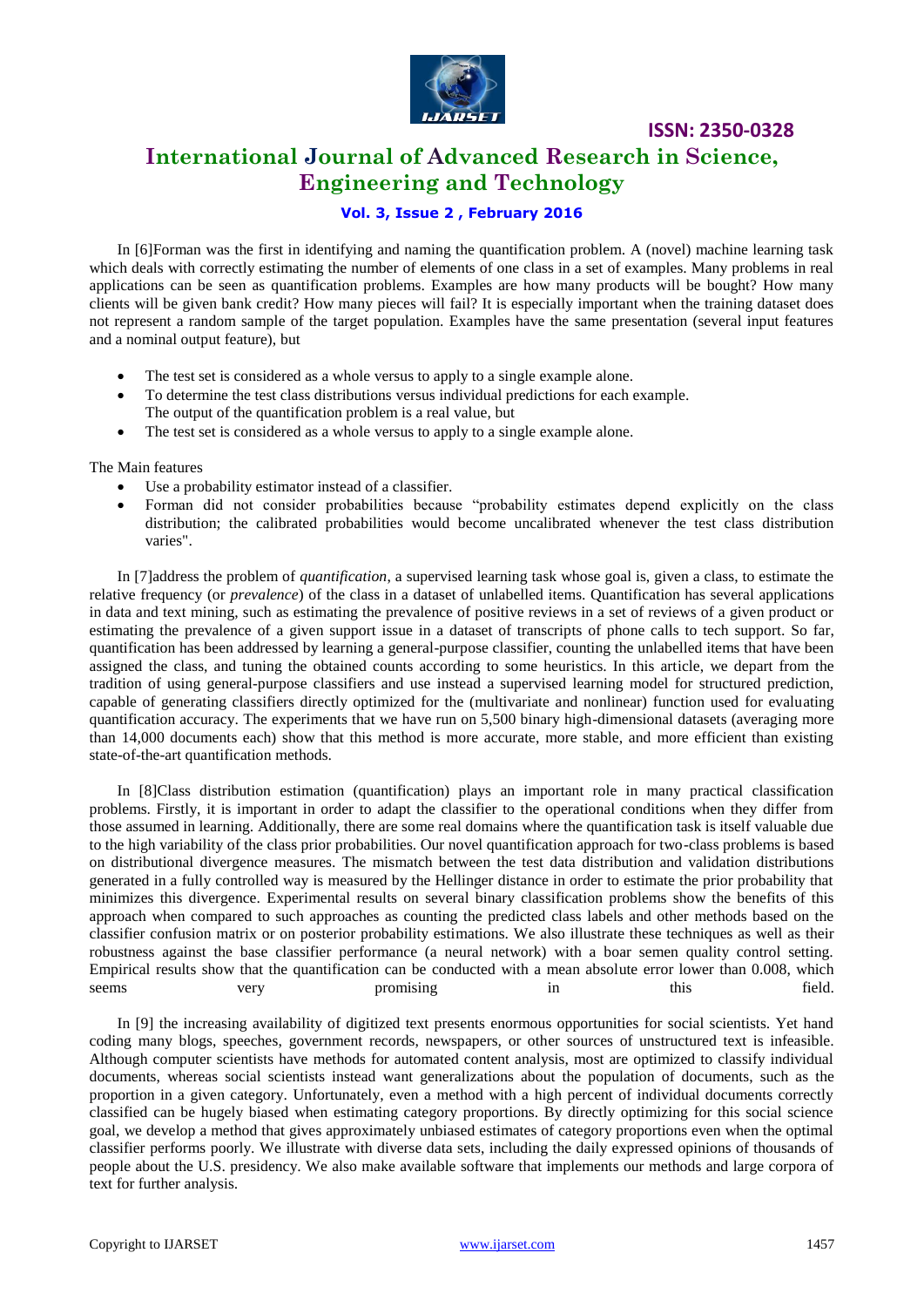

**International Journal of Advanced Research in Science, Engineering and Technology**

**ISSN: 2350-0328**

## **Vol. 3, Issue 2 , February 2016**

In [10]Verbal autopsy procedures are widely used for estimating cause-specific mortality in areas without medical death certification. Data on symptoms reported by caregivers along with the cause of death are collected from a medical facility, and the cause-of-death distribution is estimated in the population where only symptom data are available. Current approaches analyse only one cause at a time, involve assumptions judged difficult or impossible to satisfy, and require expensive, time consuming, or unreliable physician reviews, expert algorithms, or parametric statistical models. By generalizing current approaches to analyse multiple causes, we show how most of the difficult assumptions underlying existing methods can be dropped. These generalizations also make physician review, expert algorithms, and parametric statistical assumptions unnecessary. With theoretical results, and empirical analyses in data from China and Tanzania, we illustrate the accuracy of this approach. While no method of analysing verbal autopsy data, including the more computationally intensive approach offered here, can give accurate estimates in all circumstances, the procedure offered is conceptually simpler, less expensive, more general, as or more replicable, and easier to use in practice than existing approaches. We also show how our focus on estimating aggregate proportions, which are the quantities of primary interest in verbal autopsy studies, may also greatly reduce the assumptions necessary, and thus improve the performance of, many individual classifiers in this and other areas. As a companion to this paper, we also offer easy-touse software that implements the methods discussed herein.

#### **II. THERIOTICAL ANALYSIS**

In the related work section all the classification is quantitative. Any of the classifier algorithms is used to generalize the messages as positive, negative or neutral based on which the person attitude can be determined and rated. This can play a significant role in identifying a person attitude from any social network for any legal cause.

Based on the analysis done in related work it is suggested quantitative approach gives the conclusion or specific number out of certain range, which gives an efficient way to identify and rate an any attitude to specific number. For example company HR would like to rate a person on attitude like aggressiveness, team player, how social the person is based on the ratings between 1 to 10 for these attitudes can help to hire a good employee along with the strong technical skills. Attitude of a person plays major role in an industry along with the technical skill. If a person is very strong technically but he is not ready to share is knowledge with the team members and if he is not ready to help team members it is a problem for an organization.



*Figure: 1.1 Social Network, People attitude can be positive, neutral or negative*